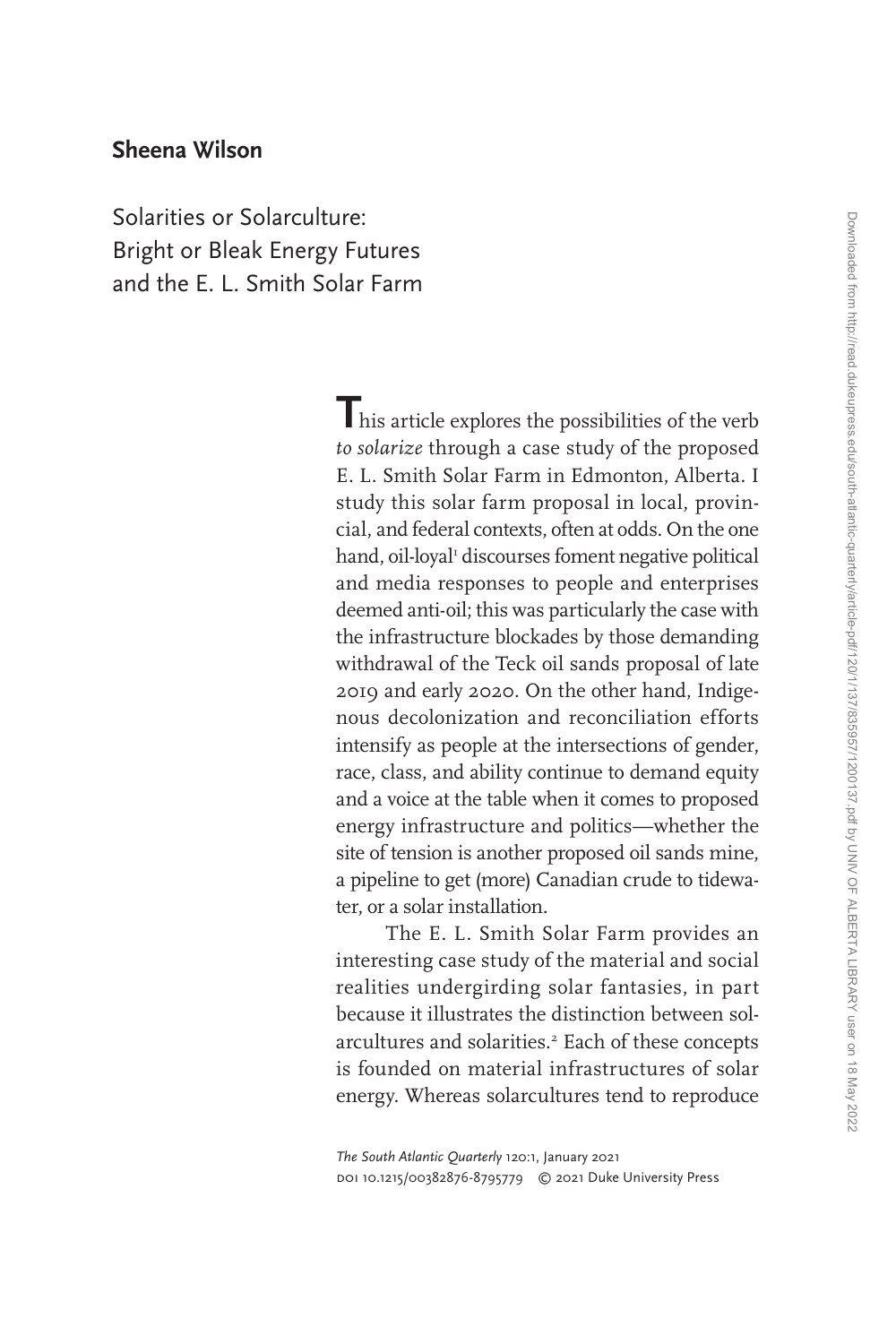the structures of inequality that characterize the petrocultural regimes they otherwise purport to replace, solarities, by contrast, comprise an intersectional, equitable, and ethical response to those regimes. To solarize is to contest and subvert, rather than to reproduce, the material relations of petroculture. The risk (from a social justice perspective) is that solarculture can easily stand in for solarity, especially under environmental conditions in which rapid transition to renewable energy sources is a real imperative.

# **Land(ing) Solar Projects**

Following the public hearings for the E. L. Smith Solar Farm presentation to Edmonton's city council in 2019, I conducted a set of research interviews as part of the *Deep Solarities* podcast series. The E. L. Smith Solar Farm is a solar energy infrastructure project proposed for installation at the E. L. Smith Water Treatment Plant site located on the banks of the North Saskatchewan River in Edmonton's River Valley, the largest urban greenspace in North America "at 22 times the size of New York City's Central Park" (Explore Edmonton n.d.). The project involves a ten-megawatt solar installation that, if approved, will contribute to the City of Edmonton's overall goal of producing 10 percent of its electricity locally from renewables and offer the daily benefit of lowering the plant's carbon footprint (EPCOR 2018).

The project initially appeared to check all the relevant boxes for a renewable energy project. In late 2018, as the proposal was being prepared for city council's consideration, it received an injection of funding: C\$10.7 million from a federal program for green infrastructure projects and another C\$1.9 million from Alberta Innovates. There had been significant efforts made to ensure that the project had the necessary social license. For example, the plan included an Indigenous herb garden, educational opportunities for postsecondary students, and public access initiatives (EPCOR 2018). Enoch Cree Nation, whose reserve lands border the municipality, had also signed on in support of the project. However, by the time the E. L. Smith proposal went to a public hearing before city council on June 17, 2019, the project had become increasingly contested by conservation groups, Enoch had withdrawn its support, and the proposal was referred back to city administration and EPCOR, the city's utility company.3

In Canada, in Alberta, and certainly in Edmonton, the battle lines for the future are being drawn around energy issues, with some rallying to extend oil extraction and build more pipelines, while others stand on the front lines of the climate justice movement demanding action that responds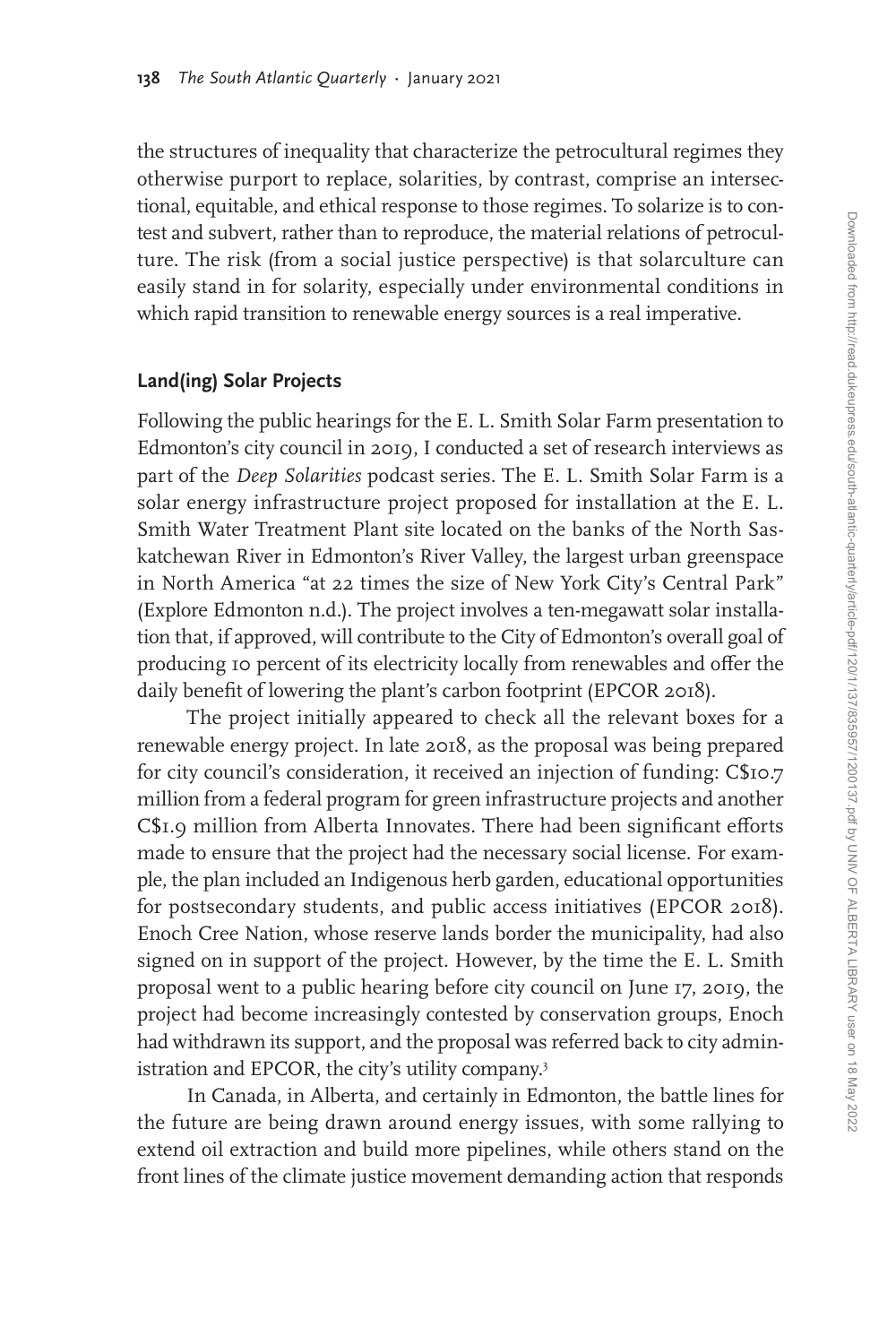not only to the Paris Agreement (2015) and the IPCC special report (2018), but also to the ninety-four recommendations made by the decade-long Truth and Reconciliation Commission (2015). Edmonton is the provincial capital located just south of the Alberta oil sands, the world's largest bitumen deposits. Despite being situated in the seemingly oil-loyal province of Alberta, Edmonton has relatively progressive energy and climate politics. Its nonpartisan city council has been increasingly taking action on climate for the past decade. In 2015, council approved the Community Energy Transition Strategy, a commitment to action on global climate targets. The strategy guides policy decisions and is mobilized to shift public attitudes towards climate and energy transition via the city's Change for Climate campaign.4 In 2018, Edmonton hosted the IPCC Cities and Climate Change Science Conference, where the mayors of close to thirty-four hundred North American municipalities signed on to the Edmonton Declaration, formalizing their commitments to take action toward achieving the Paris Agreement (City of Edmonton 2018). All of this to say that despite mainstream media news coverage of Canadian politics internationally, and Alberta provincial politics nationwide that paint Albertans as oil-loyal and against energy transition, many Canadians, Albertans, and certainly Edmontonians (74 percent according to the latest municipal polls) are concerned about climate change and want to take action (City of Edmonton 2019).

When the E. L. Smith Solar Farm proposal went to city council in June 2019, action on climate change was on both the formal agenda and Edmontonians' minds. As the proposal was making its way through the stages of approval in 2018–19, so was the *Climate Resilient Edmonton: Adaptation Strategy and Action Plan* (City of Edmonton 2015a), which outlines coming climate challenges to the municipality, making very clear the need to act urgently. Over the summer, city council debated the need to increase their commitments to addressing climate change by revising the Community Energy Transition Strategy (Johnston 2019). These debates on how, and how fast, to act on climate change culminated two months later on August 27, 2019, when Edmonton City Council voted ten to two to declare a climate emergency (Metz 2019). In so doing, Edmonton joined "over 1390 local governments in 27 countries [that] have declared a climate emergency and committed to action to drive down emissions at emergency speed" (The Climate Mobilization n.d.). The motion was put forward by the city's only Indigenous city councillor, Aaron Paquette; however, it is fair to say that it would not have been successful without the leadership and collaboration of local climate activist groups and the participation of diverse community members—"young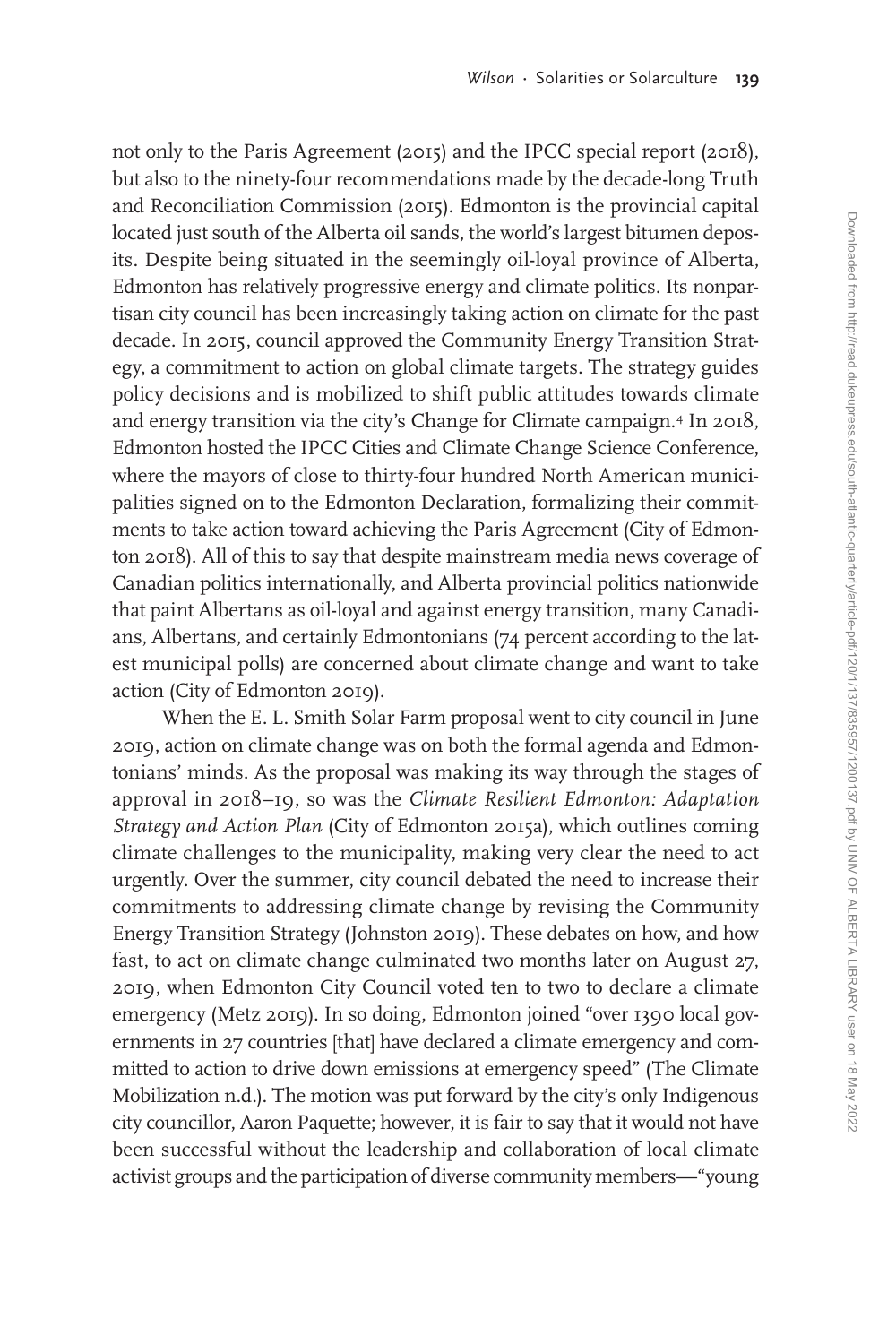people to grandparents"—who showed up in large numbers to provide support (Issawi 2019). It is in this local context that the proposal for the E. L. Smith Solar Farm project was moving forward.

### **Mobilizing toward Solarities by Mobilizing against E. L. Smith Solar Farm**

Despite initial enthusiasm, over the course of 2018–19, resistance to the E. L. Smith Solar Farm project began to build. Resistance came from longtime solar advocates and environmental organizations—such as the Sierra Club Canada, the North Saskatchewan River Valley Conservation Society, and Edmonton River Valley Conservation Coalition—who did not want to see the land rezoned from Metropolitan Recreational to Direct Development Control Provision (a zoning category used for industrial development related to providing utility services) out of concern for setting a precedent that would lead to further industrial development in the River Valley (see also Richmond 2020). Their resistance to the solar project came from their commitment not only to protect the area for human recreational purposes, but also to ensure multispecies flourishing and fight against proposed disruptions to the ecosystems and the elimination of wildlife corridors. As one interviewee put it, many of these stakeholders have been advocates for energy transition, but not at the expense of biodiversity (Feroe 2020). Implicitly, despite sometimes divergent positions, these environmental organizations largely lean toward visions of solarities, rather than solarcultural futures. This municipality, somewhat anomalous in provincial and federal contexts, has strong local political networks grounded in community leagues with commitments to labor and environment as well as specific local issues, one of which has always been protecting the River Valley that links communities within and beyond the municipality. Citizens, working at the community level and with a range of environmental organizations including the aforementioned, have stood guard for decades to protect the River Valley, specifically against the threat of industrial encroachment into the area.

As different stakeholders debated land use—and, ultimately, whose rights take precedence—a third-party contractor was hired to complete an environmental impact assessment as part of the rezoning process. This investigation built on an earlier report that identified Indigenous archaeological remains in the area, which suggested possible designation as an important heritage site (Alberta Culture and Tourism 2018; see also Sharphead 2020). Canada is a country made possible by colonization and the dispossession of lands, and this new solar farm is being proposed in lands cov-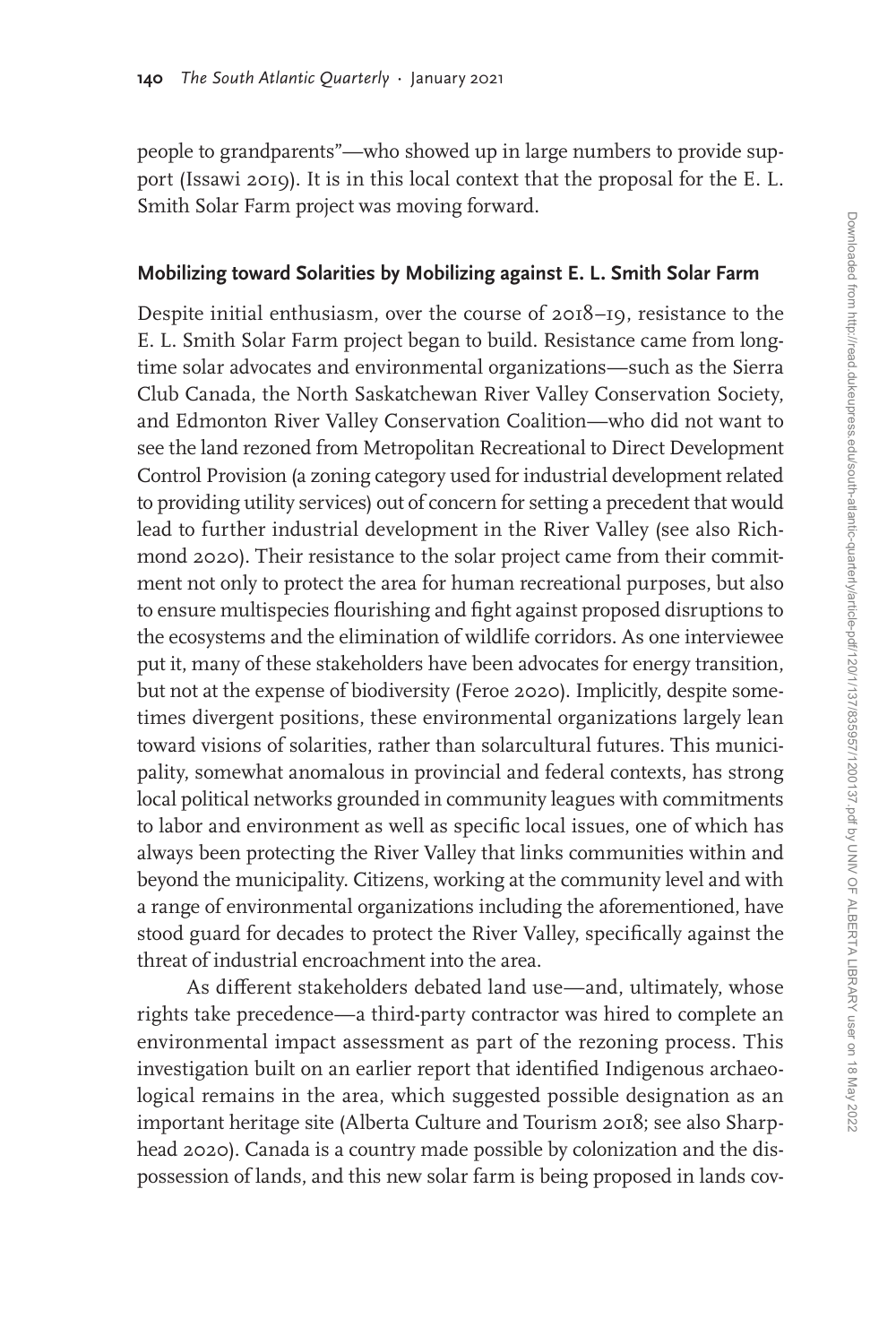ered by Treaty No. 6, an agreement signed in 1876 that covers an area of 121,000 square miles in the central regions of what are now the provinces of Alberta and Saskatchewan. Indigenous signatories and their descendants understand the treaty to be an agreement to share the land and resources, although the Crown operates largely as though this was a surrender agreement. *All energy projects, green or fossil, happen on, to, and with the land*. The area in question, although now part of the municipality, was historically part of the reserve lands of the Enoch Cree Nation, which borders the city; this First Nation was dispossessed of these lands through yet other "dubious surrender processes" in 1908 (Houle 2016). By the time of the June 2019 hearing, Enoch Cree Nation had withdrawn their approval for the project. At this hearing, several stakeholders spoke out about the issues outlined above, but most significantly, when the issue of Indigenous archaeological findings was raised, the public hearing was postponed by city council. In response, Jason Kenney, then the newly elected premier of Alberta, seemingly decided to make policy on Twitter. On June 19, he posted, "I agree with these Edmonton residents & the Enoch 1st Nation. The River Valley should be a ribbon of green, free of industrial projects. That's why our govt is ending funding from this solar farm in the Valley & will help create the nearby Big Island Park" (Kenney 2019). With this tweet, Kenney aimed to undermine the development of the solar project while seeming to perform allyship. What complicates public understanding of Kenney's United Conservative Party's (UCP) hard-line energy politics are instances such as this, where a vision for solarities (equitable, decolonial, bidoverse decarbonized futures) plays into his ambition to reinvigorate Alberta's petrocultural state. Political spin allowed for his ongoing refusal of energy transition to appear as support for environmental and Indigenous issues.

## **Performances of Petrocultural Allyship vs. Solarities**

In addition to the context given so far, it is worth noting that the E. L. Smith Solar Farm was being prepared for presentation to city council within a global context of mass mobilizations demanding climate action in solidarity with both Greta Thunberg and the youth climate movements, as well as blockades going up across Canada in 2020 in support of the Wet'suwet'en Nation and the hereditary chiefs' refusal to let the Coastal GasLink pipeline pass through their unceded territories in northern British Columbia. On the heels of having supported Enoch Cree First Nation against the E. L. Smith Solar Farm, the Alberta UCP government responded to the Wet'suwet'en by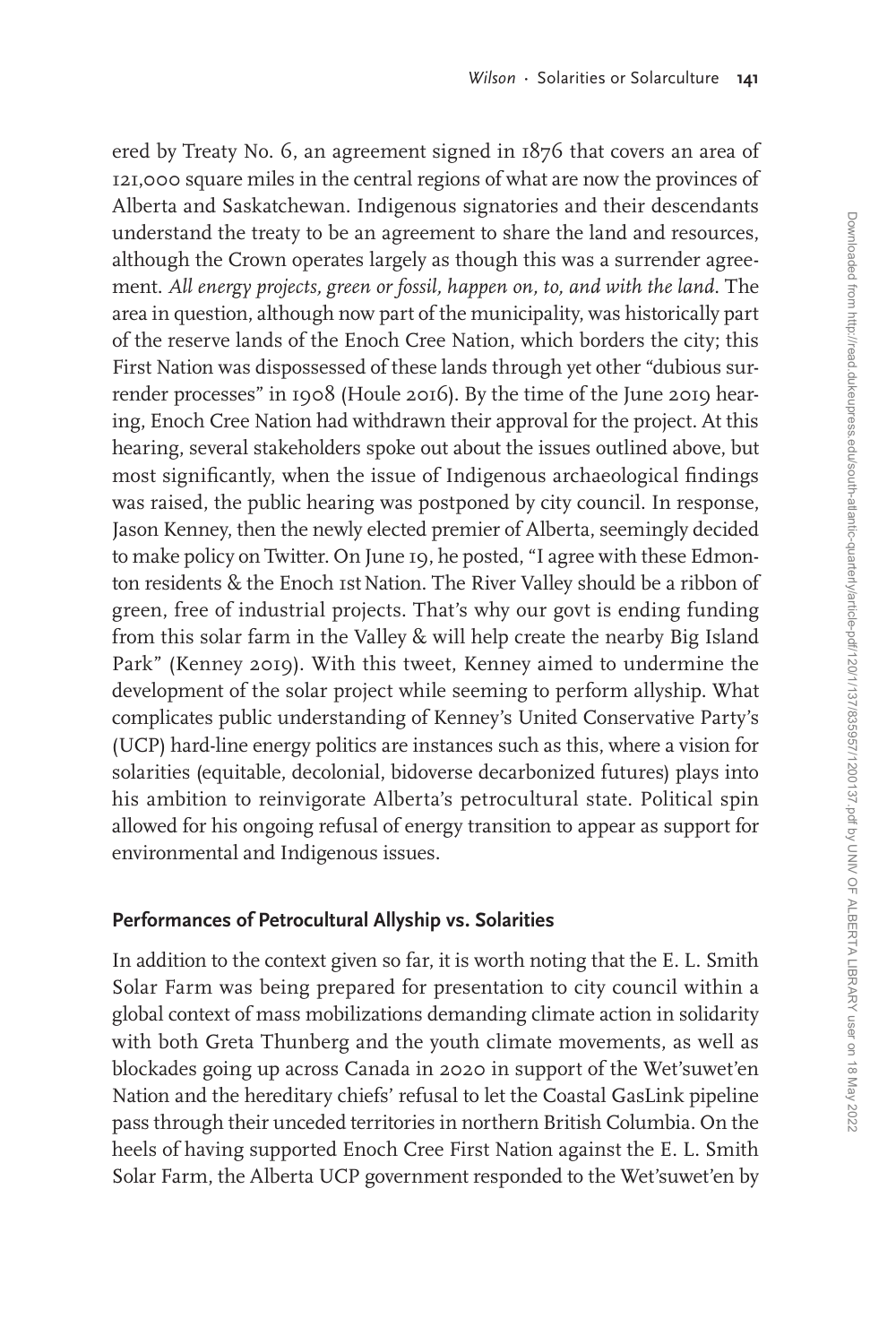reducing the conversation to lost revenues and jobs to set the stage for Bill 1 (Government of Alberta 2020).

As the Legislative Assembly of Alberta opened session on February 25, 2020, the first bill Kenney tabled was Bill 1, the Critical Infrastructure Defence Act. It went to second reading on February 26, and "imposes stiff new penalties on law breakers who purposefully block critical, essential infrastructure, such as railways, roadways, telecommunication lines, utilities, oil and gas production and refinery sites, pipelines, and related infrastructure" (Kenney 2020). Beyond the infrastructure Kenney named in media reports, the legislation defines essential infrastructure very broadly to include almost anything, and penalties range from "\$10,000 for a first offence, \$25,000 for a subsequent offence, and up to six months in jail" (Kenney 2020; see also Kelly and Nassar 2020). In the context of climate justice initiatives and protests in Canada and across North America, this has to be understood as a law that specifically targets Indigenous Peoples and environmental activists who are challenging business as usual by refusing new energy projects that respond to neither reconciliation nor climate change. More broadly, this law threatens the political agency of all Albertans or anyone exercising their democratic right to protest in Alberta.<sup>5</sup> Kenney and all the members of the Legislative Assembly who voted with him, including some of the opposition, are making it dangerous for citizens to stand in support of the Wet'suwet'en, one another, and their political leaders demanding climate action, like Edmontonians did to support Councilor Paquette's motion to declare a climate emergency. As citizens refuse oil-loyal politics and organize to demand change, the Alberta government is passing legislation to outlaw our capacity to stand together—to create solidarities and solarities.

Working in concert with the leader of the federal Conservative Party of Canada, Andrew Scheer, and his federal party counterparts, Kenney shaped public opinion by speaking to the media and the public about the illegality of blockades by Indigenous Peoples and supporters of Indigenous nation-to-nation relations. He followed up by then making it so: by writing it into law at the provincial level in Alberta and passing the Bill 1 legislation. This move, among others, by Kenney and his UCP, foments racist politics and reinforces the myth that oil (the rhetorical stand-in for all fossil energy sources) is a founding characteristic of the nation and the key to its future (see Jacobs et al. 2020).

In fact, *what is foundational* to the legal legitimation of the nation are the international treaties signed between the Crown and the many Indigenous nations, not to mention the illegitimate takeover of lands never ceded by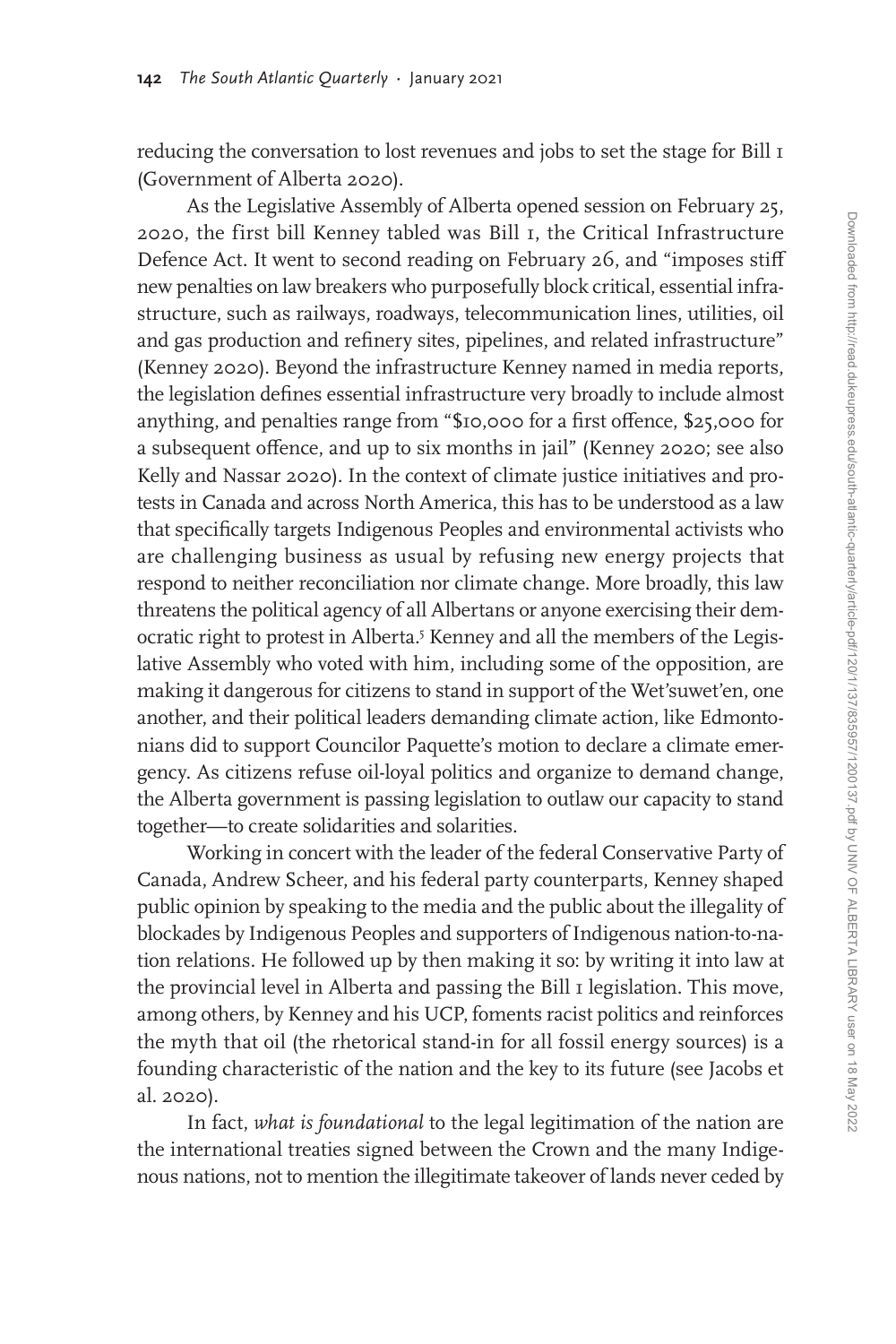Indigenous nations. Oil-loyal political discourse constructs Indigenous Peoples, Indigenous land claims, and Indigenous political organizing as obstacles to resource extraction and thereby traitors to the nation-state, when in fact the nation only exists because of the peace and friendship treaties signed with these nations, which have now been run roughshod by representatives of the Crown and Canadian governments for over three hundred years.

In short, allyship for Kenney is a performance that he engages in only when allegiances serve his larger and consistent purpose: to defend and sustain petrocultural interests, beyond all reason, even when oil is trading at \$-37.63 a barrel and dropping (Chapa 2020). Kenney's relations with Indigenous land and conservation politics are entirely organized around exploitation; his commitment is to multinational fossil energy interests and ensuring their continued ability to extract profit from land. The other necessary exploitation, however, is that of Indigenous Peoples and their politics. Kenney aligns where it serves his purposes and he writes legislation to overrule Indigenous protest and non-Indigenous solidarity actions when it does not. Non-Indigenous peoples are also consistently exploited in the interest of aligning the public will with extracting profits from land, which is necessarily entangled with the exploitation of others: human and more-than-human. Likewise, the citizenry is being made increasingly reliant on a fossil-energy industry that is fast becoming globally obsolete as green tech improves and the urgency to respond to climate change escalates with pressure from across the political spectrum, especially youth movements. A democratic order undergirded by petrocapital renders all citizens precarious—the very opposite of what a future informed by solarities could mobilize.

Control of not only land and resources but also bodies has been achieved through ongoing colonization, or more specifically, petrocapitalism that is also, fundamentally and inescapably, patriarchal, ableist, and cisheteronormative. This worldview produces the pillage of resources as well as the oppression of whole swaths of the global population; in Canada, it underlies the sociological phenomenon of missing and murdered Indigenous women in Canada.<sup>6</sup> It is also expressed daily and continuously as misogyny and racism directed at undermining the disproportionate numbers of women, members of the LGBTQ2SIA+ communities, people of color, and Indigenous Peoples on the frontlines of the climate crisis, demanding justice. The misogynist dismissal of Greta Thunberg is one example (Wilson 2020), and the media's representation of Indigenous activist Chief Theresa Spence is another (see Wilson 2017). As the age of fossil-fuel exploitation ends, Albertans are left with the abandoned wells, the turned-over boreal forest, and the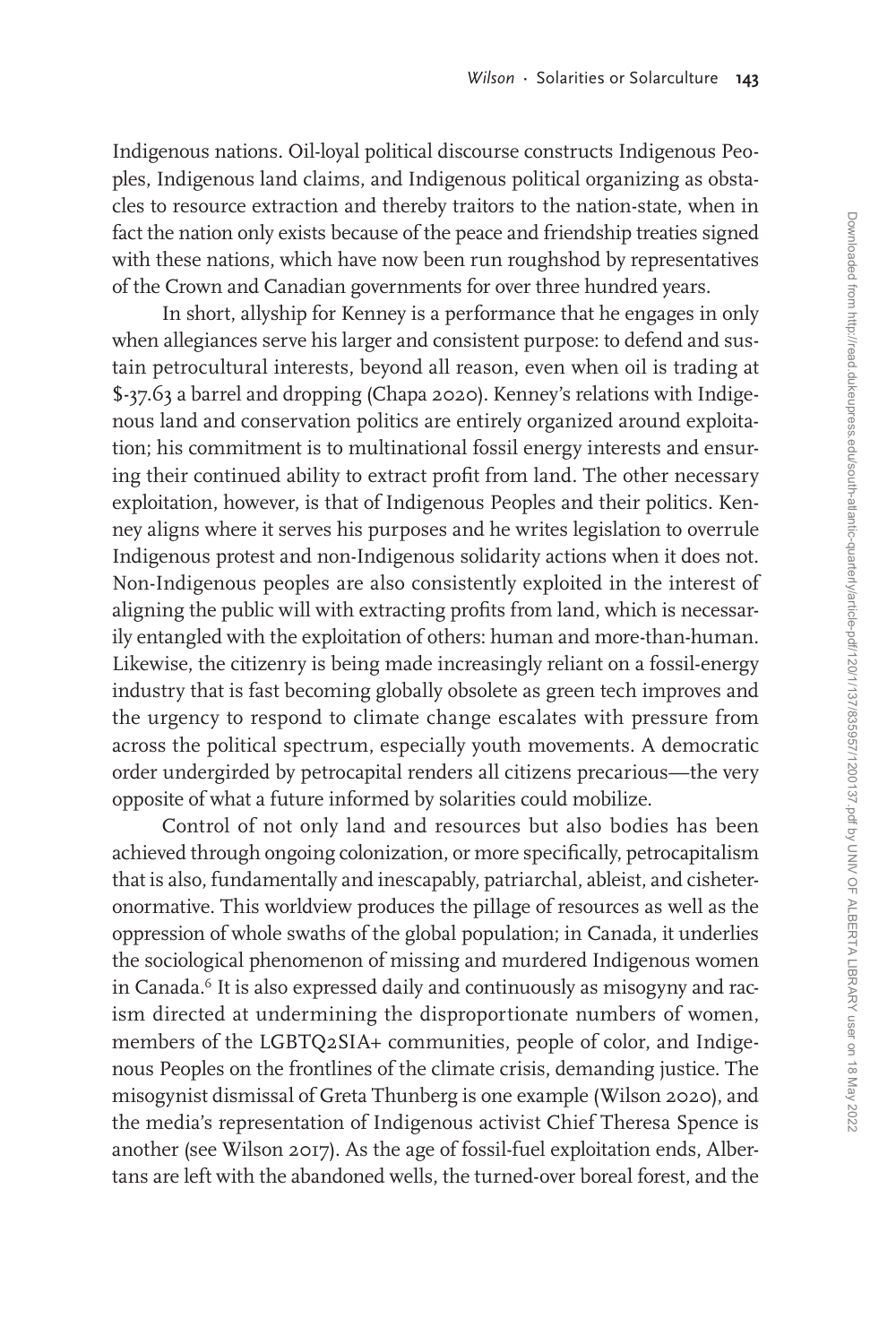ruins of an age gone by, while much of the wealth has left the province, following the networks of petrocapitalist infrastructure around the world.

To achieve solarities (bright solarities), rather than solarcultures (bleak solarities),<sup>7</sup> new energy sources and systems need to be implemented in ways that are adequate to the situation at hand. Climate change is a symptom, not the cause, of our current planetary crisis. This means thinking and acting meaningfully as every new energy project is put *onto the land.*  Whether, like at E. L. Smith, the project is solar or a new fossil infrastructure, our responses to climate change must be about more than decarbonizing the atmosphere. The real challenge is to address the bankrupt worldview and economic imperatives that push the planet to 2.5 times its limits. This starts by thinking big and thinking differently—thinking solarities even with small local projects like E. L. Smith, because one thing COVID-19 has taught us, if globalization hadn't already, is that the planet is an interconnected ecosystem and what we do locally has ramifications beyond even what we seem capable of understanding or imagining. We need to transform our imaginaries of who we are in relationship to this planet and to what futures are possible. And we must avoid retreating to small-minded thinking grounded in scarcity mentalities that foment the violences of the current petrocultural age.

With politics dominated the world over by increasing numbers of governments flouting democracy and maintaining power through the silencing and dispossession of voices and bodies who dare to resist political economies, the need to solarize is pressing.Throughout February 2020, the Canadian media reported continuously on blockades, police brutality, and attacks on Indigenous Peoples, climate protesters, and those putting their bodies and lives on the front lines of the climate justice movement. On February 23, 2020, Teck Resources Limited withdrew its proposal for a massive project in the Northern Alberta oil sands. In a letter to Minister of Environment and Climate Change Jonathan Wilkinson announcing the withdrawal of the Frontier proposal, Teck CEO and president Don Lindsay wrote that Teck is committed to producing energy in ways that respond to climate change, and that "the promise of Canada's potential will not be realized until governments can reach agreement around how climate policy considerations will be addressed in the context of future responsible energy sector development" (Lindsay 2020). In short, because the cost of carbon pricing has not yet been set, it makes for uncertain profit margins. Furthermore, when the externalities of fossil energy are no longer subsidized by oil-loyal governments, and when the detritus of industrial production is no longer borne by the human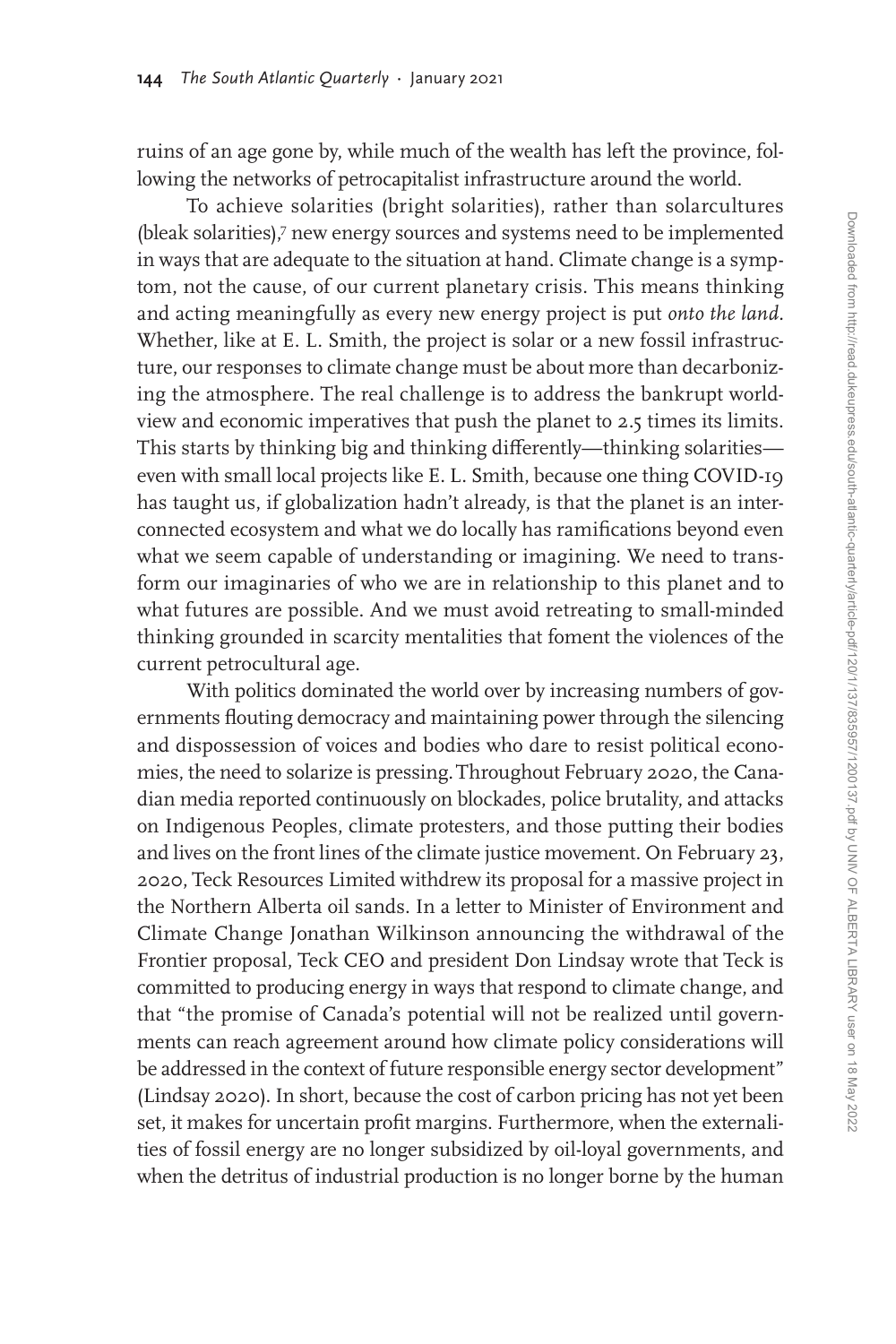and more-than-human communities and ecologies it disrupts free of charge, these companies will no longer extract the excessive profits of a foregone era, securing power, writ-large and understood as both energy/energy systems and as social relation.

At the announcement of the project being cancelled, Alberta premier Kenney deflected blame away from his provincial government's unwillingness to respond to federal political imperatives by setting a price on carbon, instead turning attention to Trudeau, claiming the project failed because of the federal government's inability to control protests across the country: "It is what happens when governments lack the courage to defend the interests of Canadians in the face of a militant minority," said Kenney (Rieger 2020). However, his reference to a "militant minority" is increasingly not the case. Millions of people the world over are demanding change, and here in Canada, there is significant support for the Wet'suwet'en cause.<sup>8</sup> However, what he is really demanding is that Canadians refuse to respect the international treaties that are foundational to the creation of this country, in favor of legalizing what until now is really a myth of nation: that we are a people of oil, past, present, and future. In demanding this refusal and outlawing these solidarities, he also refuses just futures, demanding that the petrocultural legacies of injustice will continue to define the future.

### **Conclusion: Solarities Not Yet Foreclosed**

Within this fraught social, economic, and political landscape, how might the E. L. Smith Solar Farm proposal become an example of alternatives to petrocultures? As of spring 2020, the E. L. Smith Solar Farm proposal has yet to come back to city council for a second hearing, and it is unclear how it will be resolved. In the interim, it provides an interesting case study for what it means to solarize, or not. In February 2020, an important stakeholder who had been vocal against the project at the hearing suggested things were "going better" (pers. comm.). What does *better* look like?

Energy justice is not a guaranteed outcome of energy transition. In Canada, Indigenous rights, human and more-than-human rights, resource development, energy transition, and climate action must all be reconciled and dealt with simultaneously. Take, for example, the Teck CEO's announcement of the purchase of a new solar project—the SunMine solar energy facility in Kimberley, British Columbia—that had many in the green energy sector celebrating (Teck 2020). A relatively small project, it seems more like a good PR move than a move from fossil investments to solar. However, it is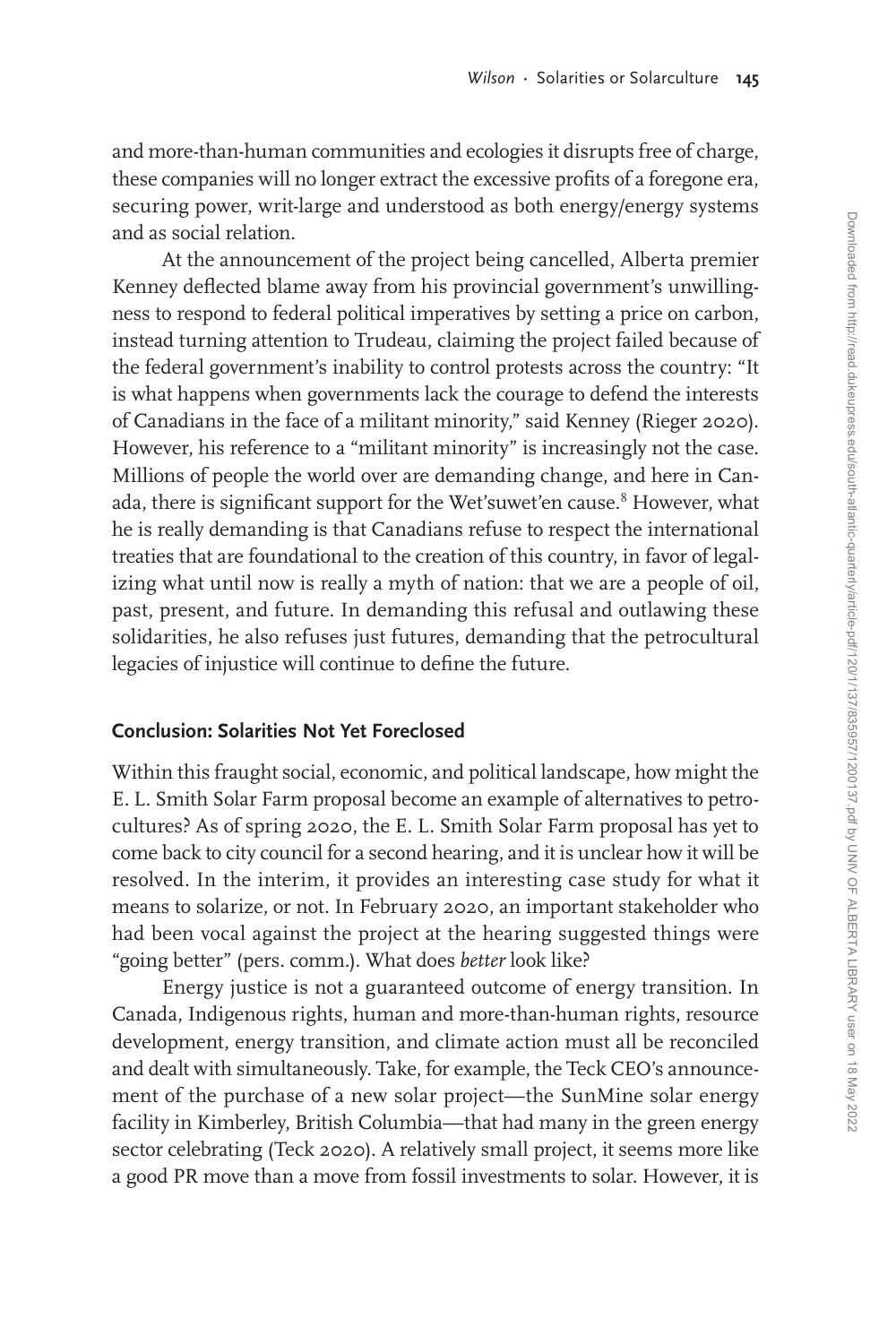also a reminder that those concerned about energy and climate justice must agilely follow the battle for the energy future and where it is being fought. Despite Kenney's best efforts to the contrary, it seems, at least recently, that energy futures are shifting away from fossil infrastructure. However, simply shifting the site from which Teck extracts stakeholders' profit margins is not a win for justice. It harkens to a solarcultural future and not anything like a deep commitment to solarities.

Edmonton could set a precedent for how new projects are handled, given that so many municipalities are now taking on a new role in energy leadership. Fossil energy projects are usually located far from urban sites, often in areas that fall under the jurisdiction of provincial and federal politics, which means that municipalities, like their citizens, are quite far removed from the power and politics that they benefit from. Now, as more and more renewable energy sources move closer to or even within city limits, the decision-making roles and responsibilities of municipalities are transformed. Edmonton, in this case, could look to the historical and ongoing practices of oppression by other levels of government and do things differently. It won't just be a matter of whether the E. L. Smith Solar Farm is pushed through on an Indigenous heritage site (as it was suggested might happen), but a matter of thinking through just and equitable options if it is not. Where, then, does the solar farm go? To answer this question demands that those who decide and those of us who give our approvals, whether actively or through complacency, need to think about our relationships to land and to a future defined by solarities.

When we solarize, energy becomes a commons: a shared entity that we draw from as needed and not more. Under solarities, communities will share access to land and resources, and ownership will not endow the right to exploit for personal interest; equitably distributed profits, the benefits (monetary or otherwise) from new projects on the land, will be shared by communities. Energy justice, in cases like E. L. Smith and in all approvals for energy projects, will become the metrics upon which we evaluate viability. In a future informed by solarities, profit will no longer be measured in terms of dollars gained or lost; the parameters of language will shift to terms like *community benefits* and/or *wellbeing economies*, among others, where the primary considerations will be whether everyone in our society has their needs provided for; where wellness will index a highly educated population generating locally specific and internationally applicable knowledge; where the health of communities and ecosystems will be a measure of success; and where health will refer to both physical and social well-being produced through good relations—Indigenous and non-Indigenous, human-to-human, as well as human and more-than-human.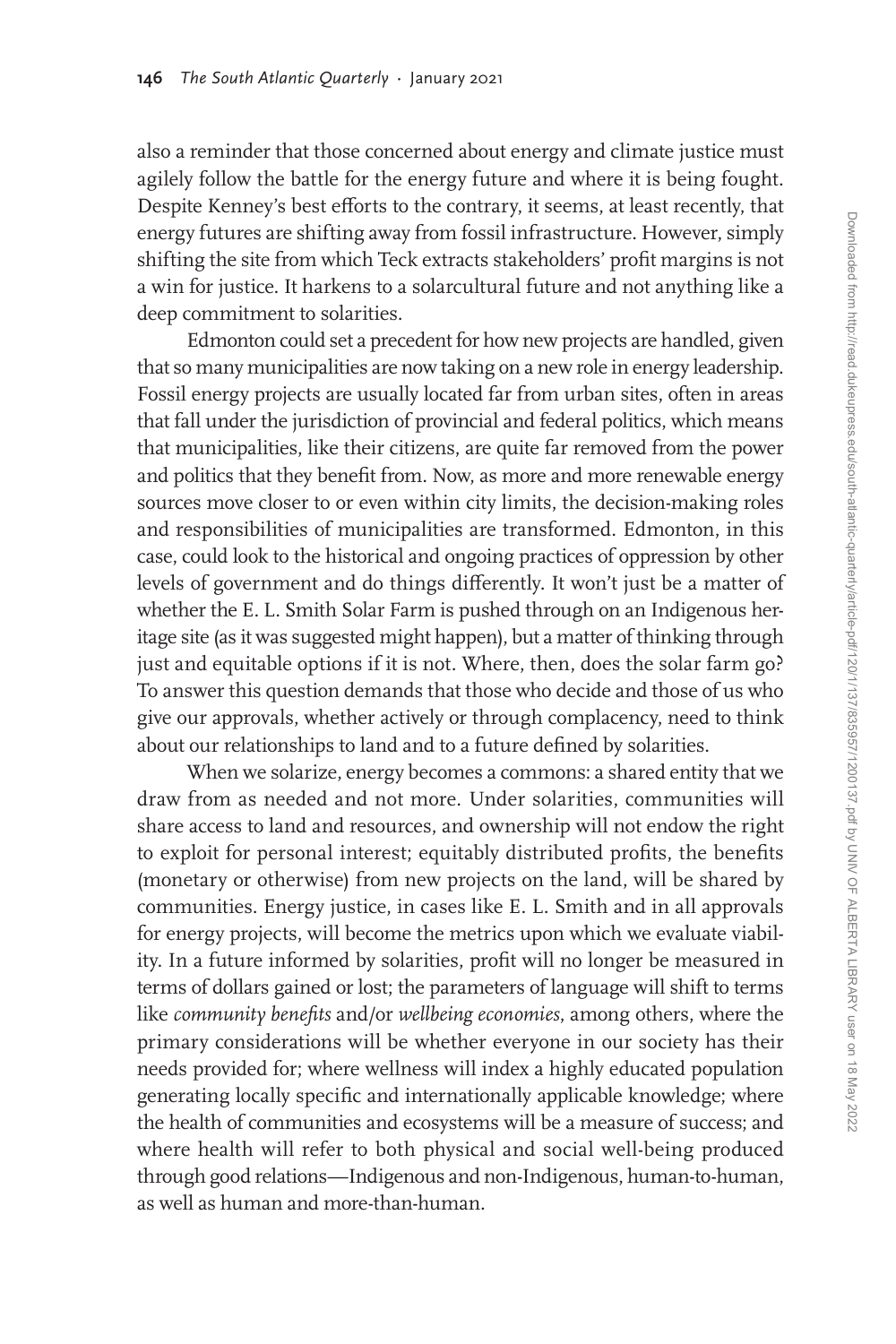Under solarities, our responsibilities as treaty people to one another and the lands on which we live will override the energy intensive desires that exceed need. In short, to make solarities possible, those with power—energy providers, but importantly policy makers, city councilors, government administrators, utility operators, engineers, architects, city planners, those working in oil and related industries, and the general citizenry demanding more from their leaders—must learn from climate youth activists and Indigenous peoples and communities how to forge solidarities, and how to step up and step aside when it's demanded. Ultimately, the transformations adequate to climate change require a shift away from the modes of being and doing that produced the crisis, which means learning from and with those individuals and communities demanding and defining climate justice. Intersectional knowledge and multidirectional learning will help us to solarize: to mitigate and adapt to climate change in ways that create more equitable and just futures for us all.

#### **Notes**

This article was written in early 2020; it went to press before any vote or decision was taken on E. L. Smith by Edmonton's city council.

- 1 *Oil-loyal* is a term I use to describe an identity politics that aligns oil with what it means to be Canadian and Albertan, and by proxy, insinuates it is treasonous to support climate or energy transition politics. This attitude has been fostered by multiple levels of government as well as corporate media and PR campaigns.
- 2 Solarities is a neologism: *solar* with *solidarity* to assert that all energy projects, green or not, need to be organized with social justice commitments at the forefront. By expanding multispecies relations to include not only new constellations of kinship but stellar constellations as kin, solarities demand from us humans a more expansive understanding of our situated lives, individually and collectively, and a shift in mindset toward new ways of being and doing that will inform new politics (Mirrorland Collective 2020). Solarcultures, on the other hand, colonize the sun and perpetuate the injustices of petrocultures, albeit fueled by less carbon-intensive energy sources.
- 3 The details of the motion to send the proposal back for more work is publicly accessible via the City of Edmonton's website: edmonton.ca/residential\_neighbourhoods/ neighbourhoods/rezoning-proposed-e-l-smith-water-plant-solar-farm.aspx.
- 4 This campaign and transition strategy can, at least in part, be credited to the work of the Alberta Climate Dialogues (2010–16) research team, led by University of Alberta professor Dr. David Kahane, which ran a series of deliberative democracy consultations on climate change that would give license to the Change for Climate Campaign run by the City of Edmonton, a communications strategy that aims to mobilize *Edmonton's Energy Transition Strategy* and the *Climate and Adaptation Strategy*. See City of Edmonton 2015b, 2017.
- 5 Alberta's Critical Infrastructure Defence Act extends the ambiguities set by Stephen Harper's federal government in 2015, when it passed Bill C-51, the Anti-Terrorism Act, which rewrote the definition of what constitutes a threat to national security to include a threat to the economy (Theodorakidis 2015).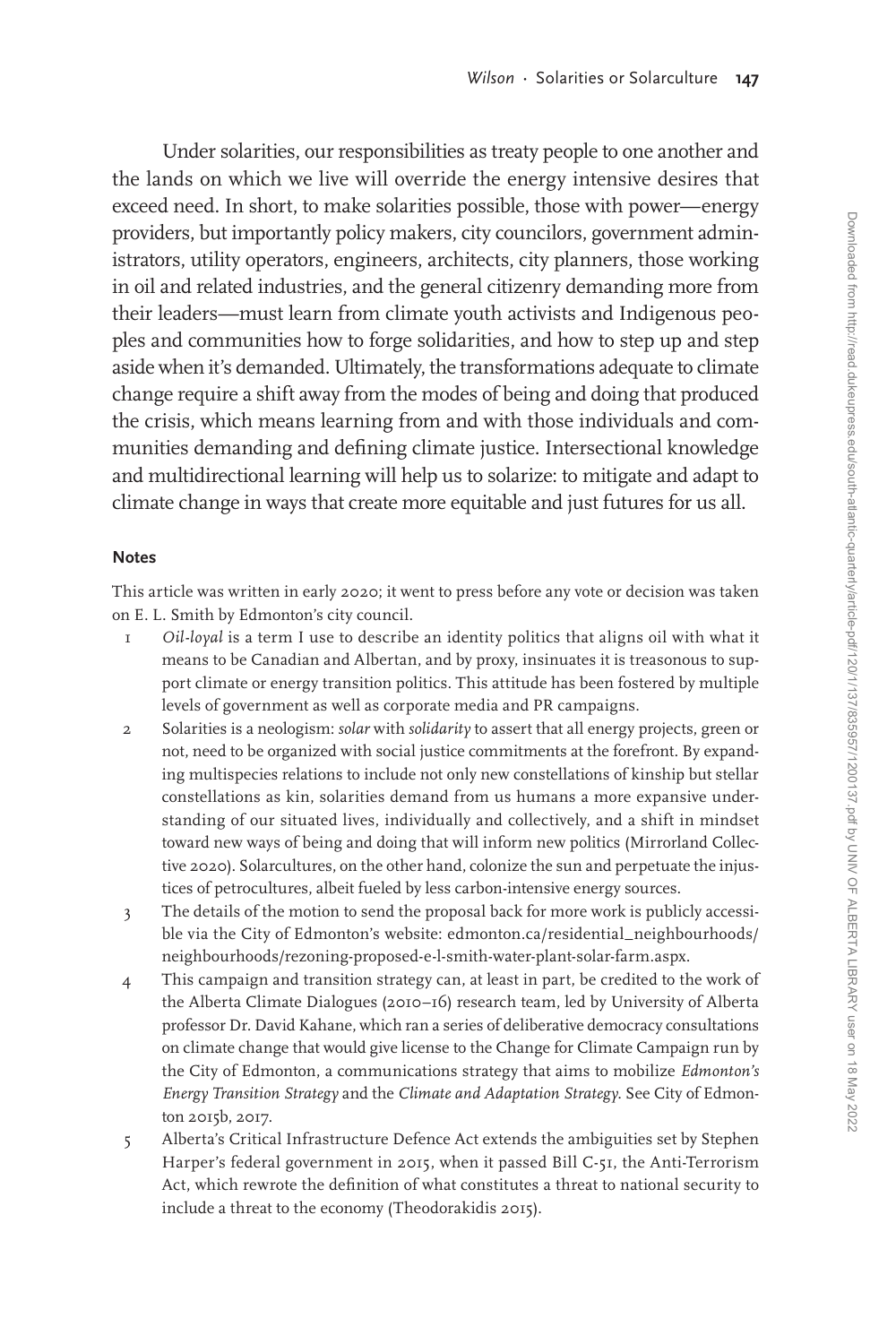- 6 For more on the connection between petrocolonialism and the crisis of Missing and Murdered Indigenous Women (MMIW), see Simpson 2014.
- 7 The distinctions "bright" and "bleak" that are mobilized here and below are taken from discussions started in the After Oil 2: Solarities school held in May 2019 in Montreal, from which this volume emerges.
- 8 In mid-February 2020, Ipsos published poll results that said 39 percent of Canadians believe the protests are legitimate and justified, which is a significant percentage (Bricker 2020). Since that poll was conducted, there have been solidarity protests across the country.

#### **References**

- Bricker, Darrell. 2020. "Majority of Canadians (61%) Disagree with Protestors Shutting Down Roads and Rail Corridors; Half (53%) Want Police to End It." *Ipsos*, February 19. ipsos.com/en-ca/news-polls/Majority-Canadians-Disagree-With-Protestors-Shutting -Down-Roads-And-Rail-Corridors-And-Half-Want-Police-To-End-It.
- Chapa, Sergio. 2020. "Oil Could Go to Negative \$100 per Barrel in May, Experts Say." *Houston Chronicle*, April 22. houstonchronicle.com/business/energy/article/Expert-Oil-could -go-to-negative-100–per-barrel-15216706.php.
- City of Edmonton. 2015a. *Climate Resilient Edmonton: Adaptation Strategy and Action Plan*. edmonton.ca/city\_government/documents/Climate\_Resilient\_Edmonton.pdf.
- City of Edmonton. 2015b. *Edmonton's Energy Transition Strategy.* edmonton.ca/city\_government /documents/EnergyTransitionStrategy.pdf.
- City of Edmonton. 2017. *Climate Change Adaptation: Discussion Papers*. edmonton.ca/city \_government/city\_vision\_and\_strategic\_plan/climate-change-discussion-papers .aspx.
- City of Edmonton. 2018. "Close to 3,400 North American Municipalities Endorse the Edmonton Declaration." *Change for Climate*, June 26. changeforclimate.ca/story/edmonton -declaration.
- City of Edmonton. 2019. "Addressing Climate Change: Over Half of Edmontonians Want the City to Do More." Survey results, November 28. changeforclimate.ca/story/survey2019.
- The Climate Mobilization. n.d. "Climate Emergency Campaign." Accessed February 27, 2020. theclimatemobilization.org/climate-emergency-campaign.
- EPCOR. 2018. "Proposed E. L. Smith Solar Project Received Federal and Provincial Support." News release, November 30. epcor.com/about/news-announcements/Pages/ proposed-el-smith-solar-project-receives-support.aspx.

Explore Edmonton. n.d. "North Saskatchewan River Valley." Accessed April 17, 2020. exploreedmonton.com/attractions-and-experiences/north-saskatchewan-river-valley.

Feroe, Rocky. 2020. "The Deep Solarities." *Just Powers Podcast* (prod. S. Wilson), season 4, episode 4, March 17. justpowers.ca/app/uploads/DS\_Feroe\_Master\_v1.mp3.

Government of Alberta. 2018. Historical Resources Act Approval with Conditions (4941-17- 0008-005). *Culture and Tourism*, September 13. sirepub.edmonton.ca/sirepub/ cache/2/lpxgqwer2atl5mzybhabycdg/83718504202020113537429.PDF.

Government of Alberta. 2020. Bill 001: Critical Infrastructure Defence Act. Second Session, 30th Legislature, 69 Elizabeth II, introduced February 25, 2020. docs.assembly.ab.ca /LADDAR\_files/docs/bills/bill/legislature\_30/session\_2/20200225\_bill-001.pdf.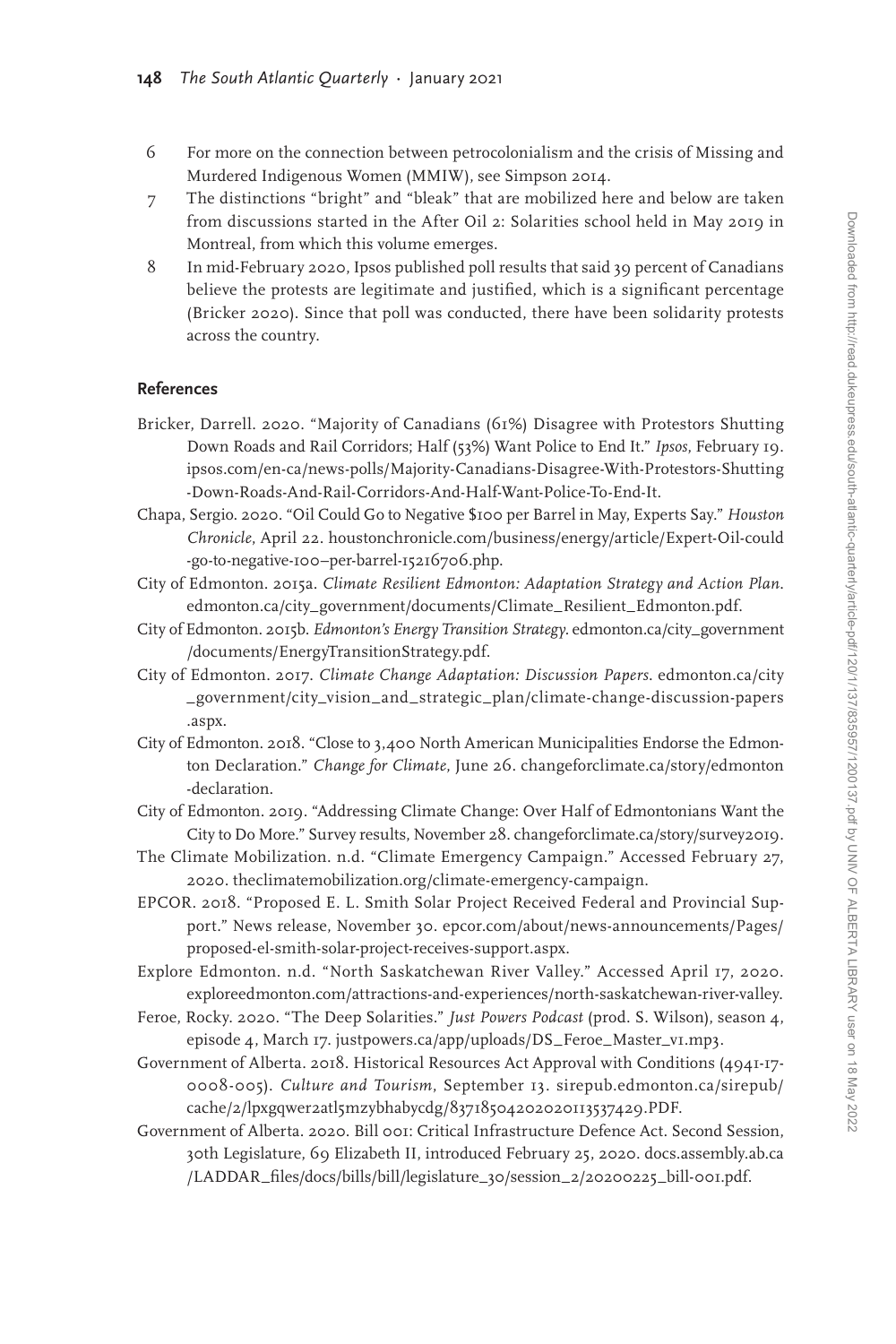- Houle, Rob. 2016. "The Curious Case of the 1908 Enoch Surrender." *Edmonton City as Museum Project*, November 15. citymuseumedmonton.ca/2016/11/15/the-curiouscase-of-the-1908-enoch-surrender/.
- Issawi, Hamdi. 2019. "Edmonton City Council Declares State of Climate Emergency." *Star*, August 27. thestar.com/edmonton/2019/08/27/edmonton-city-council-declaresstate-of-climate-emergency.html.
- Jacobs, Beverly, Sylvia McAdam, Alex Neve, and Harsha Walia. 2020. "Settler Governments Are Breaking International Law, Not Wet'suwet'en Hereditary Chiefs, Say 200 Lawyers, Legal Scholars." *Star* (Toronto), February 24. thestar.com/opinion/contributors/2020 /02/24/settler-governments-are-breaking-international-law-not-wetsuweten-hereditary -chiefs-and-their-supporters.html.
- Johnston, Scott. 2019. "Edmonton to Hit Its Self-imposed Carbon Limit within 8 Years: Report." *Global News*, August 8. globalnews.ca/news/5743781/edmonton-greenhouse -gas-emissions-report-iveson/.
- Kelly, Ash, and Hana Mae Nassar. 2020. "Bill 1 Could Spell Jail Time, Huge Fines for Alberta Activists Caught Blocking Critical Infrastructure." *CityNews*, February 26. edmonton .citynews.ca/2020/02/26/bill-1-jail-fines-alberta-blockades/.
- Kenney, Jason (@jkenney). 2019. "I agree with these Edmonton residents & the Enoch 1st Nation. The River Valley should be a ribbon of green, free of industrial projects. That's why our govt is ending funding from this solar farm in the Valley & will help create the nearby Big Island Park." Twitter, June 19, 10:30 p.m. twitter.com/jkenney/status /1141533787269918720.
- Kenney, Jason. 2020. "Bill 1–The Critical Infrastructure Defence Act." Premiered February 25. YouTube video, 32:38**.** youtube.com/watch?time\_continue=54&v=wC5ykzYg8Q w&feature=emb\_logo.
- Lindsay, Don. 2020. "Teck Withdraws Regulatory Application for Frontier Project." Teck news release, February 23. teck.com/news/news-releases/2020/teck-withdraws-regulatory-application-for-frontier-project.
- Metz, Emily. 2019. "City of Edmonton Declares Climate Emergency." *Global News*, August 27. globalnews.ca/news/5821850/edmonton-climate-emergency-greenhouse-gas -emissions/.
- Mirrorland Collective. 2020. "A Big Pile of Glitch: A Manifesto for Feminist Solarity." *Just Powers*. justpowers.ca/projects/feminist-solarities/.
- Paris Agreement, United Nations Framework Convention on Climate Change, December 5, 2015. unfccc.int/process-and-meetings/the-paris-agreement/the-paris-agreement.
- Richmond, Charles. 2020. "The Deep Solarities." *Just Powers Podcast* (prod. S. Wilson), season 4, episode 5, March 17. justpowers.ca/app/uploads/DS\_Richmond\_Master\_v1.mp3.
- Rieger, Sarah. 2020. "Teck Withdraws Application for \$20B Frontier Oilsands Mine." *CBC News*, February 23. cbc.ca/news/canada/calgary/teck-frontier-1.5473370.
- Sharphead, Cody. 2020. "The Deep Solarities." *Just Powers Podcast* (prod. S. Wilson), season 4, episode 3, March 17. justpowers.ca/app/uploads/DS\_Sharphead\_Master\_v1.mp3.
- Simpson, Audra. 2014. "The Chiefs Two Bodies: Theresa Spence and the Gender of Settler Sovereignty." Lecture presented at Unsettling Conversations, Unmaking Racisms and Colonialisms, R.A.C.E. Network's 14th Annual Critical Race and Anticolonial Studies Conference, University of Alberta, Edmonton, AB. October. vimeo.com/110948627.